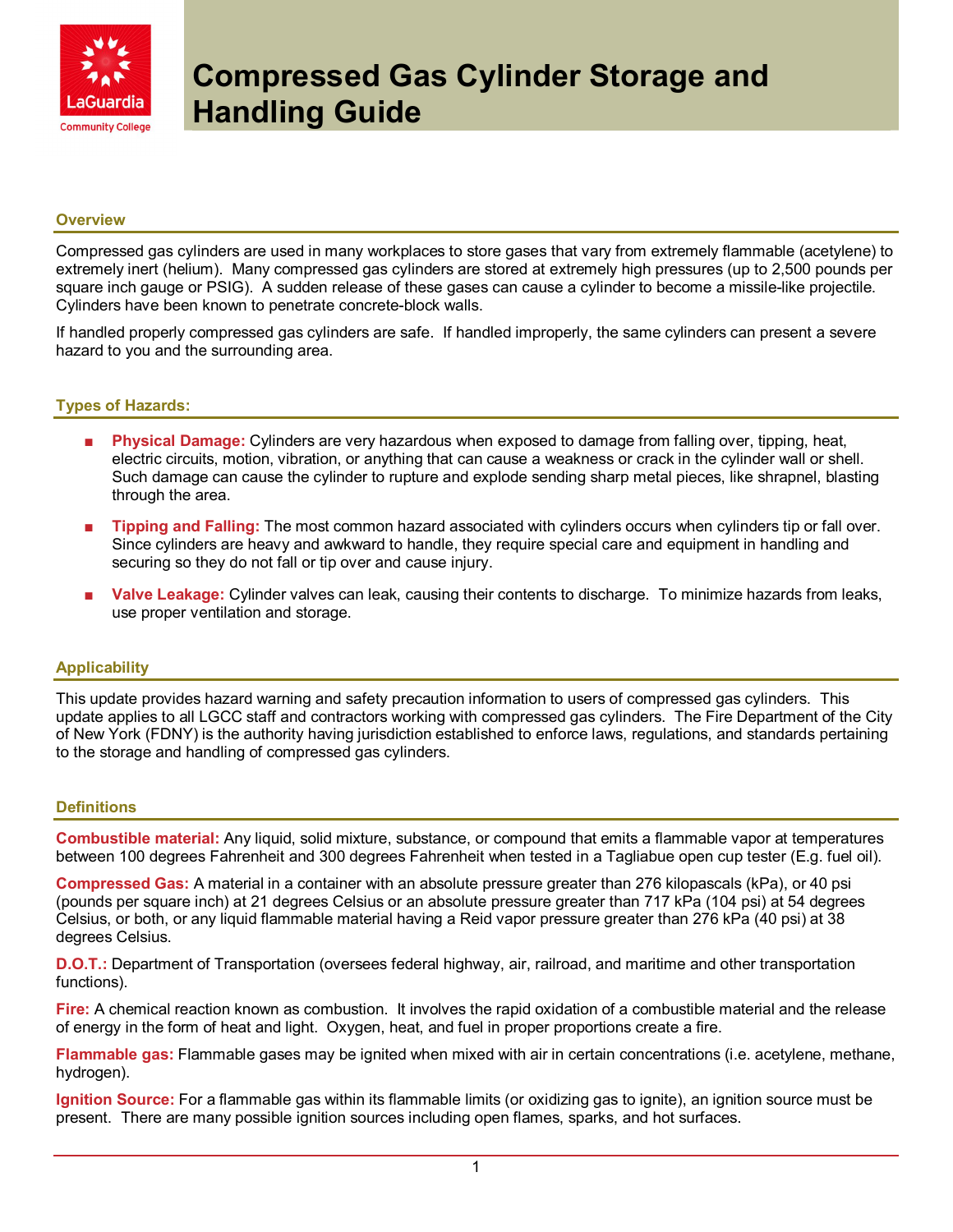

Material Safety Data Sheet (MSDS): The material safety data sheet (MSDS) for a given material is provided by its manufacturer. It contains specific information about the health and physical hazards of the material. It also lists the protective equipment required when handling the material. The material safety data sheet describes the material's physical characteristics and the procedures that should be followed in the case of an emergency.

**PSI:** A measurement unit used by the FDNY when describing the pressure of a gas inside a cylinder. The letters PSI stand for pounds per square inch.

## **Responsibilities**

Users of Compressed Gas Cylinders must read, understand, and follow the markings on the cylinder, the label(s) on the cylinder, and the material safety data sheets (MSDS). Appropriate personal protective equipment should be worn.

Environmental Health and Safety is responsible for providing guidance and information on compressed gas cylinder use, transportation and storage.

Vendors must deliver properly labeled compressed gas cylinders with safety caps in place.

## **Procedures**

## Labeling:

Compressed gas cylinders shall be legibly marked for the purpose of identifying the gas content with either the chemical or the trade name of the gas. Such marking shall be by means of stenciling, stamping, or labeling, and shall not be readily removable. Whenever practical, the marking shall be located on the shoulder of the cylinder (OSHA Standard 29 CFR 1910.253 (b) (1) (ii).

- 1. A durable label should be provided that cannot be removed from the compressed gas cylinder.
- 2. Compressed gas cylinders that do not clearly identify its contents by name should not be accepted for use.
- 3. Color-coding is not a reliable means of identification; cylinder colors vary from supplier to supplier, and labels on caps have no value because many caps are interchangeable.
- 4. Tags should be attached to the gas cylinders on which the names of the users and dates of use can be entered.
- 5. If the labeling on the gas cylinder becomes unclear or defaced so that the contents cannot be identified, the cylinder should be marked "contents unknown" and the manufacturer must be contacted regarding appropriate procedures for removal.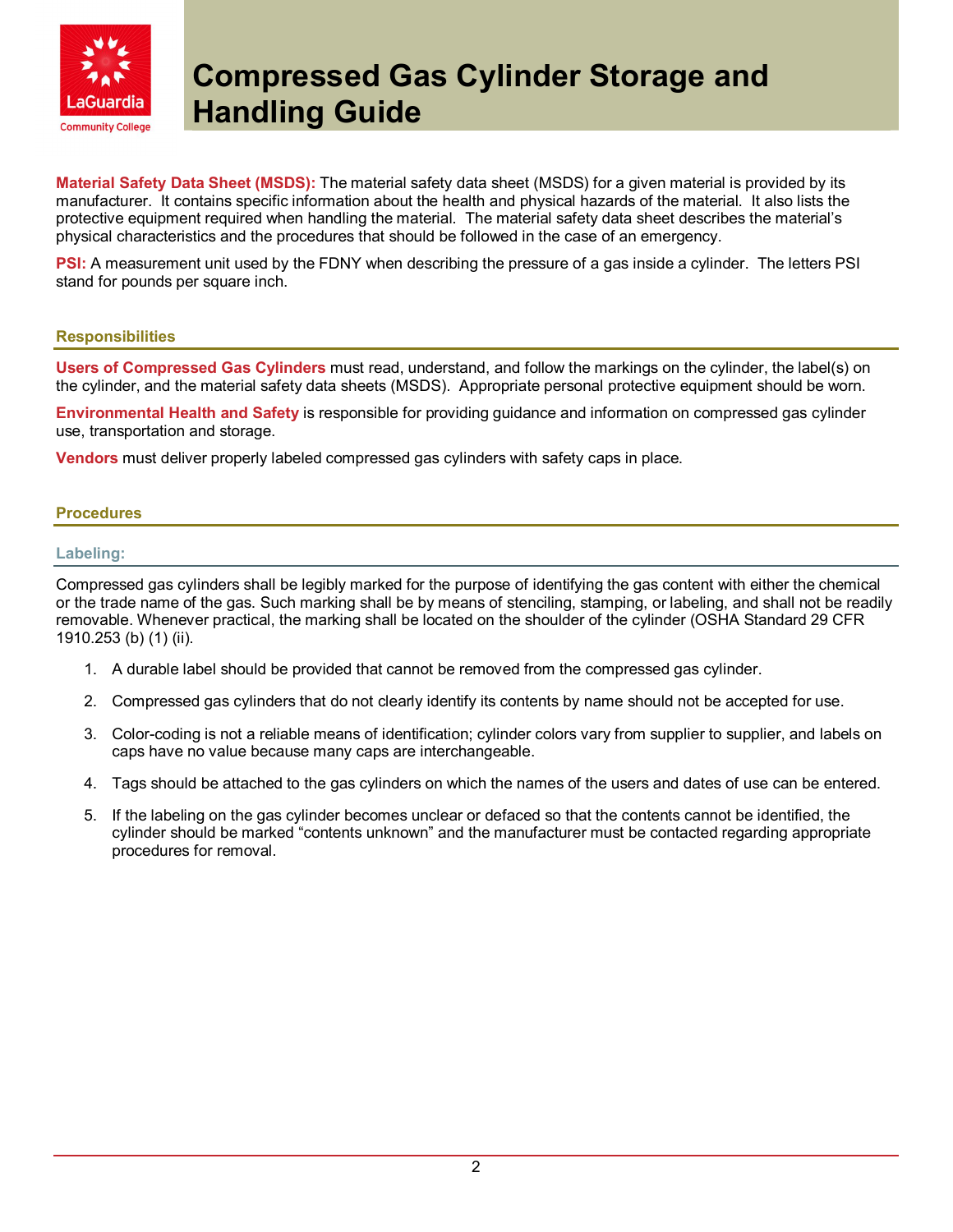

# Handling Cylinders:

Serious accidents may result from the misuse, abuse, or mishandling of compressed gas cylinders. Workers assigned to the handling of cylinders under pressure should be properly trained. Handle cylinders of compressed gases as highenergy sources and therefore as potential explosives. Observance of the following rules will help control hazards in the handling of compressed gas cylinders:

- 1. Accept only cylinders approved for use in interstate commerce for transportation of compressed gases.
- 2. Always wear proper Personal Protective Equipment (PPE). Speak to your supervisor for more info.
- 3. Cylinders must always be transported on wheeled cylinder carts with retaining straps or chains.
- 4. Cylinders should be secured in a boot or by a chain to a fixed support to prevent them from being dropped or from falling over.
- 5. Do not remove or change numbers or marks stamped on cylinders.
- 6. Cylinders should not be banged, dropped or permitted to strike each other or against other hard surfaces.
- 7. Never use compressed gas to dust off clothing. This could cause injury to the eyes or body and create a fire hazard. Clothing can become saturated and burst into flames if touched by an ignition source such as a spark or cigarette.
- 8. Do not use the valve cover to lift cylinders; they could be damaged and become unattached causing the cylinder to drop on a hard surface possibly resulting in an explosion.

#### Storage:

The rules listed below will minimize hazards when storing compressed gas cylinders. Please see figures 1.1 – 1.4 for examples of proper compressed gas cylinder storage.

- 1. Store cylinders upright and secure them with a chain, strap, or cable to a stationary building support (i.e. Structural Beam) or to a cylinder cart to prevent cylinders from tipping or falling.
- 2. Liquefied flammable gas cylinders should be stored in an upright position, or such that the pressure relief valve is allowed to remain in the gas phase. Cylinders loaded with liquefied gas are not completely filled; a small vapor space is left to allow for expansion if the cylinder is heated.
- 3. Use only approved containers to store and transport liquid nitrogen. Containers should have vented-lids to prevent spillage when carried.

Figure 1.1



Proper Compressed Gas Cylinder Storage in a Laboratory, secured in a rack. Figure 1.2



Proper Compressed Gas Cylinder Storage in a Laboratory, secured by straps. Figure 1.3



Proper Compressed Gas Cylinder Storage at a Construction Site, secured by chain.

Figure 1.4



Proper Compress Gas Cylinder Storage, secured by chain.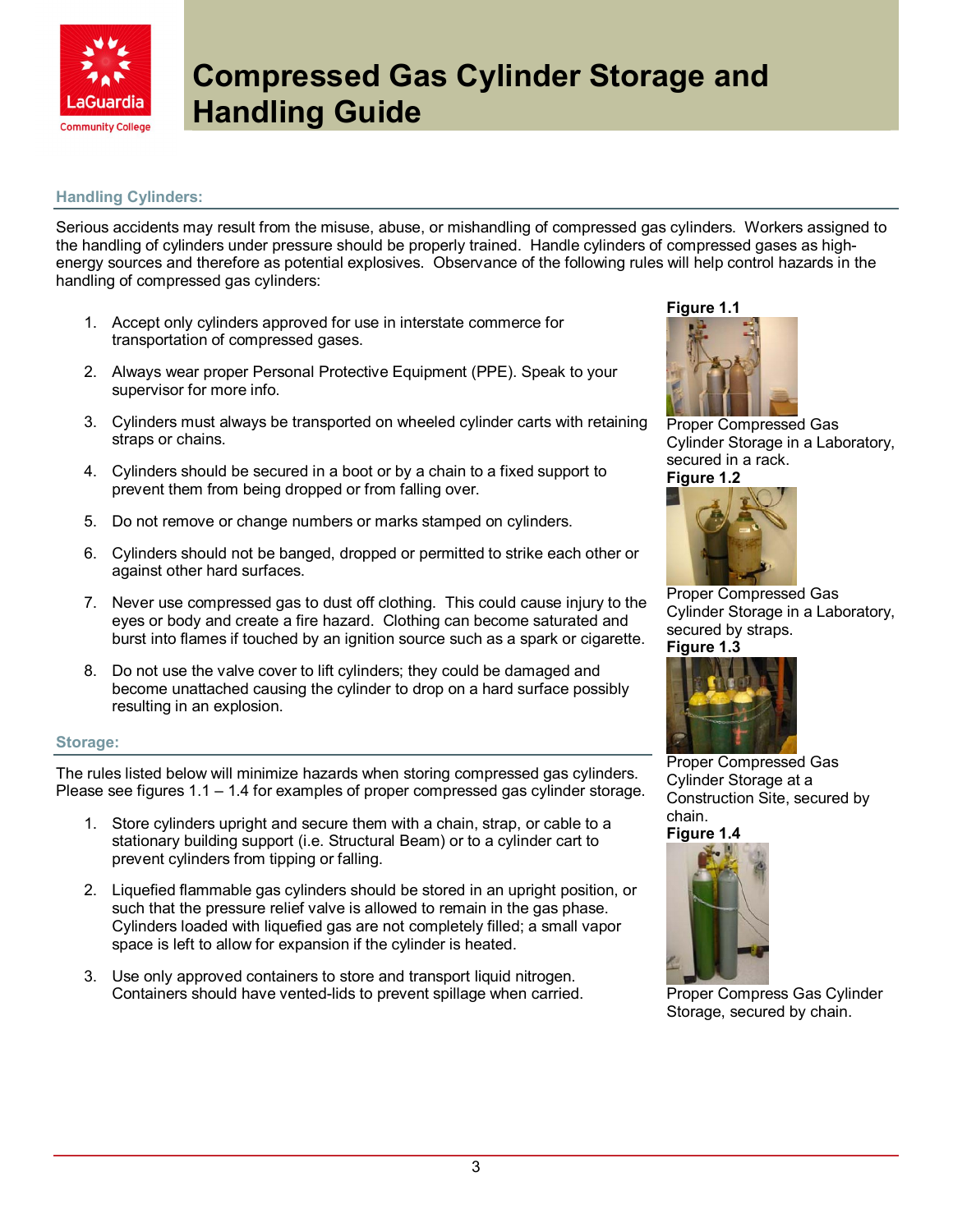

- 4. Oxygen cylinders should be kept at a minimum of 25 feet away from fuel-gas cylinders, such as acetylene and combustible materials, or separated by a non-combustible barrier (such as a wall) at least 5 feet high with a fireresistance rating of at least one-half hour.
- 5. Flammable gas cylinders should not be stored with oxygen, or nitrous oxide cylinders, or adjacent to oxygen charging facilities.
- 6. Store cylinders in a dry, well-ventilated area away from flames, sparks, or any source of heat or ignition.
- 7. Mark the cylinder storage areas with proper precautionary signs, such as "Storage of flammable, oxidizer, or toxic materials."
- 8. Place cylinders in a location where they will not be subject to mechanical or physical damage, heat, or electrical circuits to prevent possible explosion or fire.
- 9. Segregate empty cylinders from full cylinders.
- 10. Caps used for valve protection should be kept on the cylinders at all times, except when the cylinder is actually being used or charged. Cylinder valves should remain closed.
- 11. Never plug, remove, or tamper with any pressure relief device. Under normal conditions, these containers will periodically vent the product.
- 12. Cylinders should not be exposed to an open flame or to any temperature above 125 degrees Fahrenheit.
- 13. Cylinders should not be exposed to continuous dampness, stored near salt or other corrosive chemicals or fumes. Corrosion may damage cylinders and cause their valve protection caps to stick.
- 14. When empty cylinders are to be returned to the vendor, mark them "Empty" or "MT."

## Transporting:

Figure 2.1

Proper Compressed Gas Cylinder Transportation

- 1. Cylinders transported by wheeled truck must be fastened securely in an upright position so that they will not fall or strike each other (see figure 2.1 for an example).
- 2. Cylinders should not be transported without safety caps. A cylinder's cap should be screwed all the way down on the cylinder's neck ring and should fit securely. Do not lift cylinders by the cap. The cap is for valve protection Only.
- 3. Cylinders should not be transported with the regulator attached to the cylinder.
- 4. Always use a cylinder cart to move compressed gas cylinders. Refrain from sliding, dragging, or rolling cylinders on their edge
- 5. Only one cylinder should be handled (moved) at a time.
- 6. If the cylinder is to be shipped by an interstate carrier, it must have a D.O.T. label